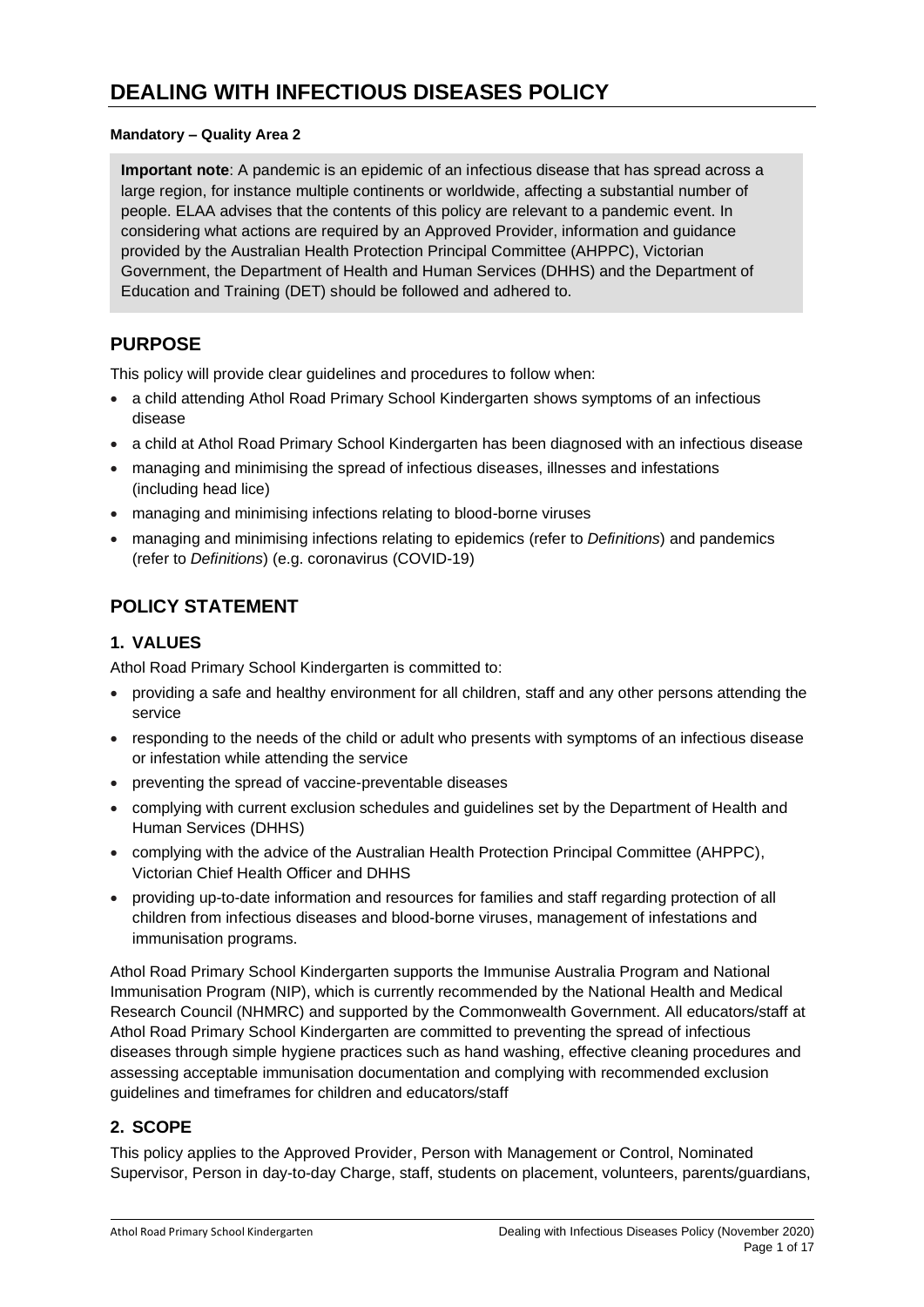children and others attending the programs and activities of Athol Road Primary School Kindergarten, including during offsite excursions and activities.

### **3. BACKGROUND AND LEGISLATION**

#### **Background**

Infectious diseases are common in children and adults may also be susceptible. Infectious diseases such as the Chicken Pox, Common Cold, Measles and Mumps, are common in children and adults are also susceptible.

Children are at a greater risk of exposure to infections in a children's service than at home due to the amount of time spent with a large number of other children.

The DHHS publishes the *Minimum Period of Exclusion from Primary Schools and Children's Services Centres for Infectious Diseases Cases and Contacts*, to assist in protecting the public by preventing, or containing, outbreaks of infectious conditions common in schools and children's services and is regulated by the *Public Health and Wellbeing Regulations 2019*.

During an epidemic or pandemic, further instruction and guidance may be issued by the DHHS and the Australian Health Protection Principal Committee (AHPPC).

An approved service must take reasonable steps to prevent the spread of infectious diseases at the service, and ensure that the parent/guardian, authorised nominee or emergency contact of each child enrolled at the service is notified of the occurrence of an infectious disease as soon as possible. The service must have policies and procedures in place for dealing with infectious diseases (Regulation 88 of the *Education and Care Services National Regulations 2011*). The service has a duty of care to ensure that everyone attending the service is provided with a high level of protection during all hours that the service is in operation. Protection can include:

- notifying (as soon as practicable) children, families and educators/staff when an excludable illness/disease is detected at the service
- complying with relevant health department exclusion guidelines, advice and information
- increasing educator/staff awareness of cross-infection through physical contact with others.

The Victorian Government offers an immunisation program for children to assist in preventing the spread of infectious diseases. There is also the Immunise Australia Program and National Immunisation Program (NIP), which is currently recommended by the National Health and Medical Research Council (NHMRC) and supported by the Commonwealth Government.

Early childhood education and care services that are regulated under the *Education and Care Services National Law Act* 2010 have obligations under No Jab No Play legislation (*Public Health and Wellbeing Act 2008)*, including to request, assess and manage immunisation documentation and to assist parents/carers and families who may face difficulties in meeting the requirements (refer to *Enrolment and Orientation Policy)*.

#### **Legislation and standards**

Relevant legislation and standards include but are not limited to:

- *Education and Care Services National Law Act 2010*
- *Education and Care Services National Regulations 2011*: Regulation 88
- *Family Assistance Legislation Amendment (Jobs for Families Child Care Package) Act 2017*
- *Health Records Act 2001*
- *National Quality Standard*, Quality Area 2: Children's Health and Safety
- *National Quality Standard*, Quality Area 6: Collaborative Partnerships with Families and **Communities**
- *No Jab No Play Law (Vic)*
- *Occupational Health and Safety Act 2004*
- *Privacy and Data Protection Act 2014* (Vic)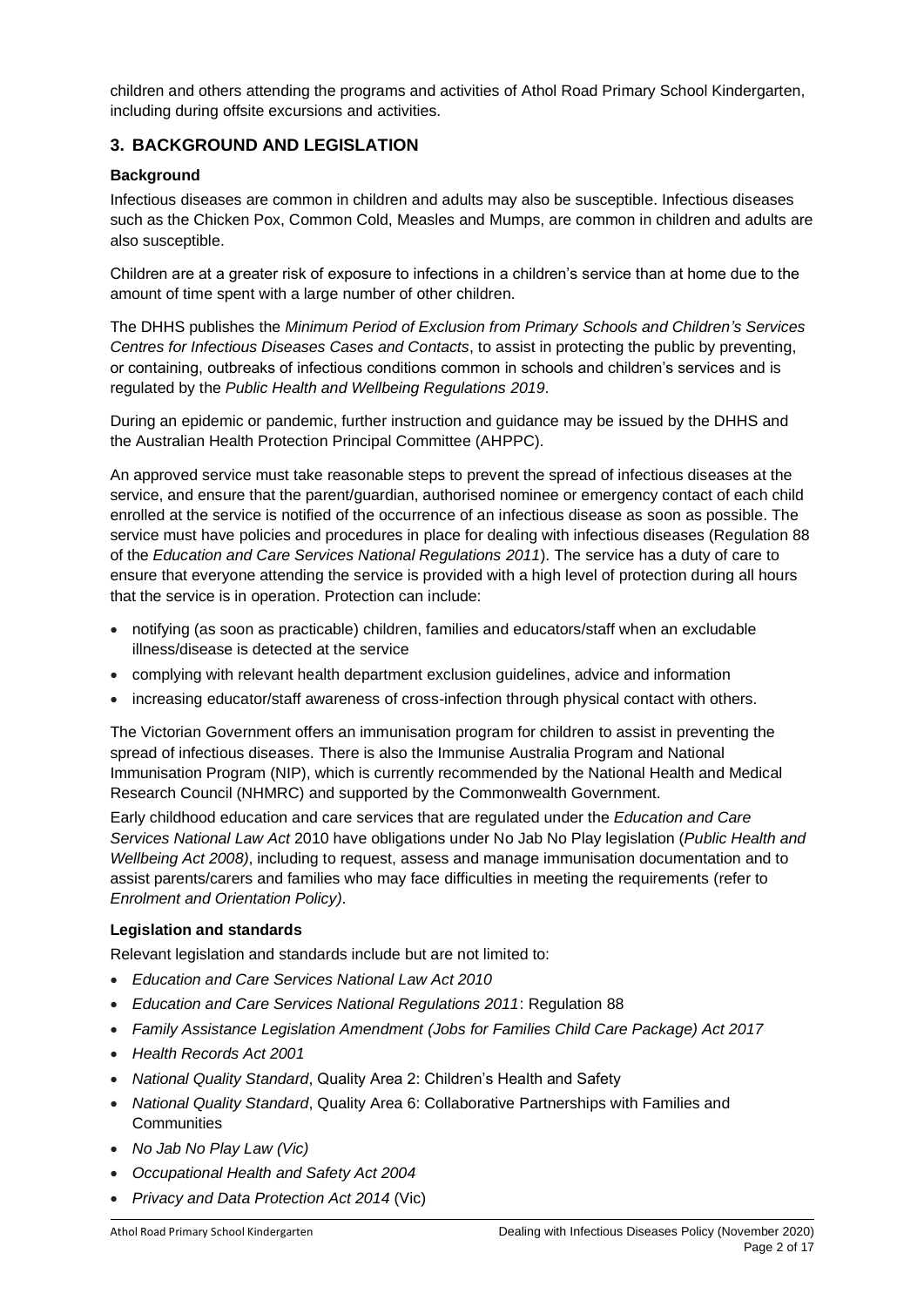- *Privacy Act 1988* (Cwlth)
- *Public Health and Wellbeing Act 2008*
- *Public Health and Wellbeing Regulations 2019*

### **4. DEFINITIONS**

The terms defined in this section relate specifically to this policy. For commonly used terms e.g. Approved Provider, Nominated Supervisor, Regulatory Authority etc. refer to the *General Definitions* section of PolicyWorks.

**Blood-borne virus (BBV):** A virus that is spread when blood from an infected person enters another person's bloodstream. Examples of blood-borne viruses include human immunodeficiency virus [\(HIV\)](http://en.wikipedia.org/wiki/HIV), [hepatitis B,](http://en.wikipedia.org/wiki/Hepatitis_B) [hepatitis C](http://en.wikipedia.org/wiki/Hepatitis_C) and [viral haemorrhagic fevers.](http://en.wikipedia.org/wiki/Viral_hemorrhagic_fever) Where basic hygiene, safety, infection control and first aid procedures are followed, the risks of contracting a blood-borne virus are negligible.

**Communicable Disease Section:** Responsibility for communication and advice in relation to infectious diseases on behalf of the Secretary of the Victorian DHHS.

**Epidemic:** is an outbreak of a contagious disease that spreads rapidly and extensively, and affects many individuals simultaneously in an area or population.

**Exclusion:** Inability to attend or participate in the program at the service.

**Illness:** Any sickness and/or associated symptoms that affect the child's normal participation in the program at the service.

**Infection:** The invasion and multiplication of micro-organisms in bodily tissue.

**Infestation:** The lodgement, development and reproduction of arthropods (such as head lice), either on the surface of the body of humans or animals, or in clothing.

**Infectious disease:** An infectious disease designated by the Communicable Disease Section (refer to *Definitions)*, Victorian DHHS as well as those listed in Schedule 7 of the *Public Health and Wellbeing Regulations 2019,* the Minimum Period of Exclusion from Primary Schools, Education and Care Service Premises and Children's Centres for Infectious Diseases Cases and Contacts.

**Medication:** Any substance, as defined in the *Therapeutic Goods Act 1989* (Cwlth), that is administered for the treatment of an illness or medical condition.

**Minimum exclusion period:** The minimum period for excluding any person from attending a children's service to prevent the spread of infectious diseases as specified in Schedule 7: Minimum Period of Exclusion from Primary Schools and Children's Services for Infectious Diseases Cases and Contacts of the *Public Health and Wellbeing Regulations 2019,* the. An infringement penalty for failure to exclude a child with, or exposed to, a specified infectious disease applies (applicable to a person in charge). The exclusion period table, published by the DHHS, can be accessed at [https://www2.health.vic.gov.au/public-health/infectious-diseases/school-exclusion/school-exclusion](https://www2.health.vic.gov.au/public-health/infectious-diseases/school-exclusion/school-exclusion-table)[table.](https://www2.health.vic.gov.au/public-health/infectious-diseases/school-exclusion/school-exclusion-table)

**Pandemic:** is an epidemic (refer to Definitions) occurring worldwide, or over a wide geographic area and affecting a large proportion of the population.

**Pediculosis:** Infestation of head lice that is transmitted by having head-to-head contact with another person who has head lice. Pediculosis does not contribute to the spread of any infectious diseases, and outbreaks of this condition are common in schools and childcare facilities.

**Serious incident:** A serious incident (regulation 12) is defined as any of the following:

- the **death of a child** while being educated and cared for at the service or following an incident while being educated and cared for by the service
- any **incident involving serious injury or trauma to a child** while the child is being educated and cared for, which: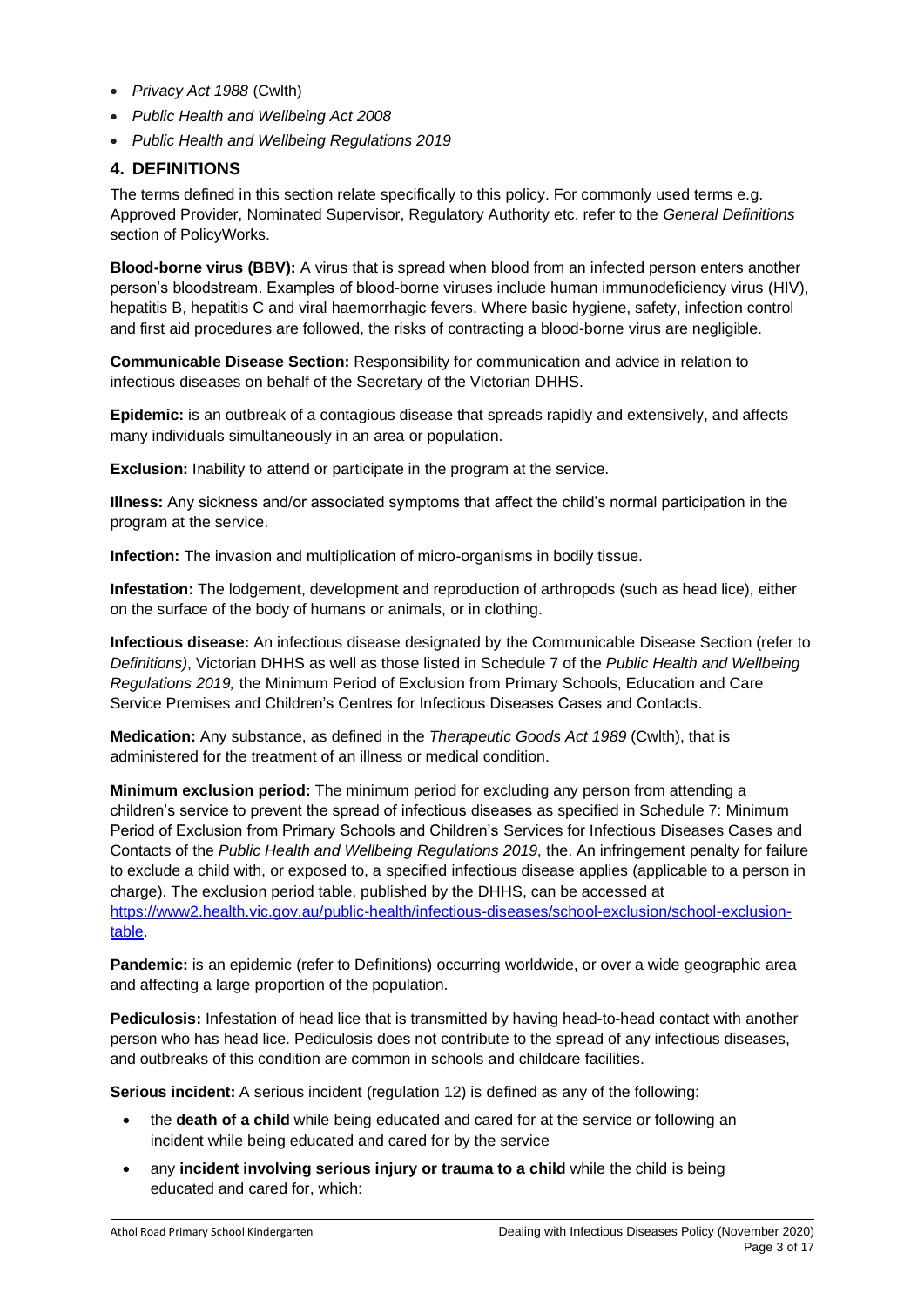- a reasonable person would consider required urgent medical attention from a registered medical practitioner; or
- the child attended or ought reasonably to have attended a hospital e.g. a broken limb\*
- any **incident involving serious illness of a child** while that child is being educated and cared for by a service for which the child attended, or ought reasonably to have attended, a hospital e.g. severe asthma attack, seizure or anaphylaxis\*

**NOTE:** In some cases (for example rural and remote locations) a General Practitioner conducts consultation from the hospital site. Only treatment related to serious injury, illness or trauma is required to be notified, not other health matters.

• any emergency for which **emergency services** attended

NOTE: This means an incident, situation or event where there is an imminent or severe risk to the health, safety or wellbeing of a person at an education and care service. It does not mean an incident where emergency services attended as a precaution.

- a child appears to be **missing or cannot be accounted** for at the service
- a child appears to have been **taken or removed** from the service in a manner that contravenes the National Regulations
- a child was mistakenly **locked in or out of the service** premises or any part of the premises.

Notifications of serious incidents should be made to the regulatory authority (DET) through the [NQA IT System.](https://www.acecqa.gov.au/resources/national-quality-agenda-it-system) If this is not practicable, the notification can be made initially in whatever way is best in the circumstances.

NOTE: some of serious incidents above are also reportable incidents under the *Occupational Health and Safety Act 2004* and require notification to WorkSafe.

### **5. SOURCES AND RELATED POLICIES**

#### **Sources**

- Communicable Disease Section, Public Health Group, Victorian Department of Health & Human Services (2011), *The Blue Book: Guidelines for the control of infectious diseases.* Available at: <https://www2.health.vic.gov.au/about/publications/researchandreports/The-blue-book>
- Communicable Disease Section, Victorian Department of Health & Human Services (2019), *A guide to the management and control of gastroenteritis outbreaks in children's centres*. Victorian Government, Melbourne: [https://www2.health.vic.gov.au/about/publications/researchandreports/A](https://www2.health.vic.gov.au/about/publications/researchandreports/A-guide-to-the-management-and-control-of-gastroenteritis-outbreaks-in-childrens-centres)[guide-to-the-management-and-control-of-gastroenteritis-outbreaks-in-childrens-centres](https://www2.health.vic.gov.au/about/publications/researchandreports/A-guide-to-the-management-and-control-of-gastroenteritis-outbreaks-in-childrens-centres)
- National Immunisation Program, Department of Health, Australian Government: <https://www.health.gov.au/initiatives-and-programs/national-immunisation-program>
- Department of Health & Human Services, Victoria (2012) *Head lice management guidelines*: [https://www2.health.vic.gov.au/about/publications/policiesandguidelines/Head-lice-management](https://www2.health.vic.gov.au/about/publications/policiesandguidelines/Head-lice-management-guidelines)[guidelines](https://www2.health.vic.gov.au/about/publications/policiesandguidelines/Head-lice-management-guidelines)
- *Immunisation Enrolment Toolkit for early childhood services:* [https://www2.health.vic.gov.au/public](https://www2.health.vic.gov.au/public-health/immunisation/vaccination-children/no-jab-no-play/immunisation-enrolment-toolkit)[health/immunisation/vaccination-children/no-jab-no-play/immunisation-enrolment-toolkit](https://www2.health.vic.gov.au/public-health/immunisation/vaccination-children/no-jab-no-play/immunisation-enrolment-toolkit)
- *Guide to the Education and Care Services National Law and the Education and Care Services National Regulations 2011* (2017), ACECQA: [https://www.acecqa.gov.au/sites/default/files/2018-](https://www.acecqa.gov.au/sites/default/files/2018-01/NQF-Resource-02-Guide-to-ECS-Law-Regs.pdf) [01/NQF-Resource-02-Guide-to-ECS-Law-Regs.pdfv](https://www.acecqa.gov.au/sites/default/files/2018-01/NQF-Resource-02-Guide-to-ECS-Law-Regs.pdf)
- *Guide to the National Quality Standard* (2017), ACECQA: [https://www.acecqa.gov.au/sites/default/files/acecqa/files/National-Quality-Framework-Resources-](https://www.acecqa.gov.au/sites/default/files/acecqa/files/National-Quality-Framework-Resources-Kit/NQF-Resource-03-Guide-to-NQS.pdf)[Kit/NQF-Resource-03-Guide-to-NQS.pdf](https://www.acecqa.gov.au/sites/default/files/acecqa/files/National-Quality-Framework-Resources-Kit/NQF-Resource-03-Guide-to-NQS.pdf)
- National Health and Medical Research Council (2013) *Staying Healthy: Preventing infectious*  diseases in early childhood education and care services (5<sup>th</sup> edition):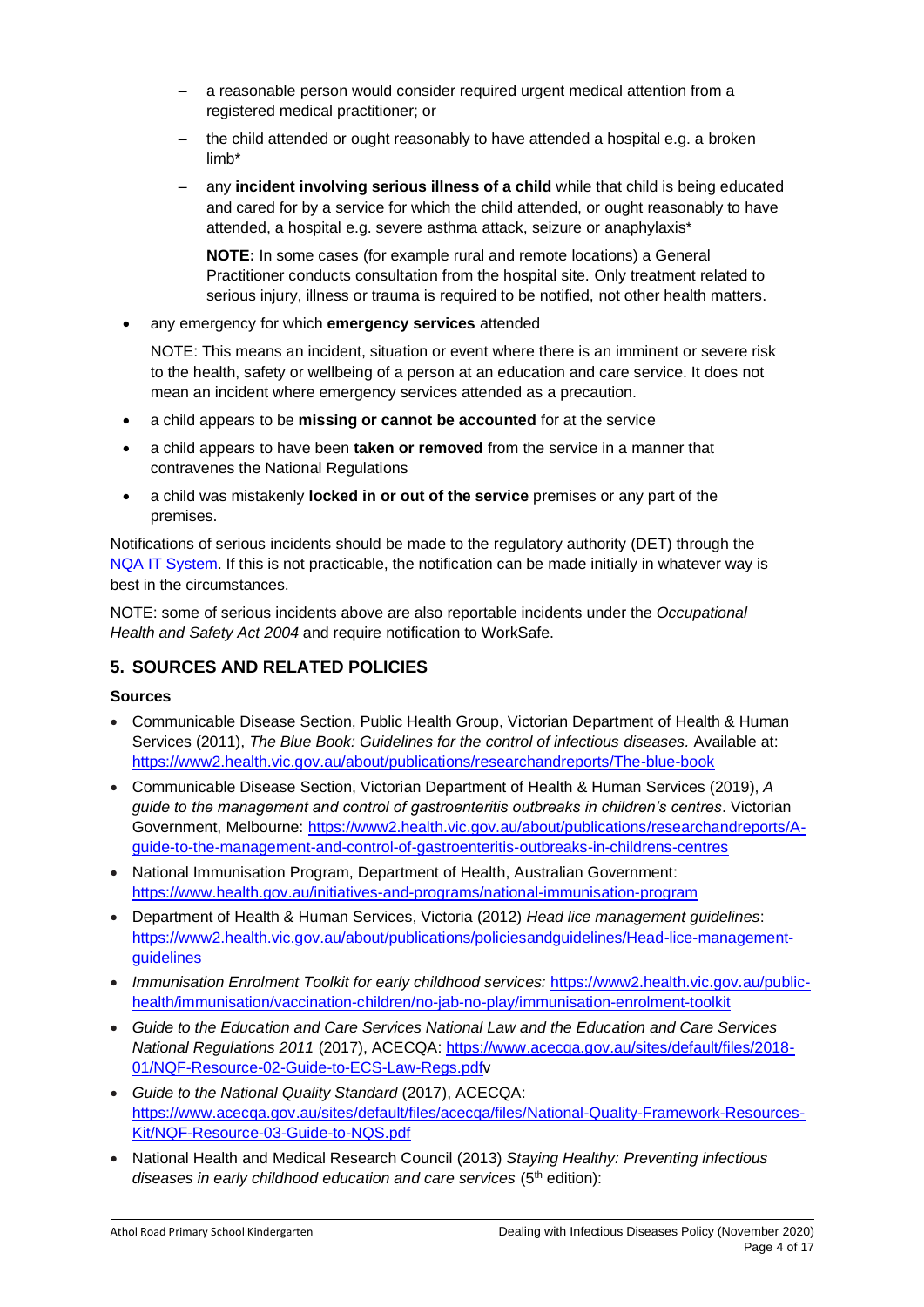[https://www.nhmrc.gov.au/about-us/publications/staying-healthy-preventing-infectious-diseases](https://www.nhmrc.gov.au/about-us/publications/staying-healthy-preventing-infectious-diseases-early-childhood-education-and-care-services)[early-childhood-education-and-care-services](https://www.nhmrc.gov.au/about-us/publications/staying-healthy-preventing-infectious-diseases-early-childhood-education-and-care-services)

- Information about immunisations, including immunisation schedule, DHHS: [www.health.vic.gov.au/immunisation](http://www.health.vic.gov.au/immunisation)
- WorkSafe, Victoria (2008) *Compliance code: First aid in the workplace:*  <https://www.worksafe.vic.gov.au/resources/compliance-code-first-aid-workplace>
- Statements Section for statements on health emergencies, AHPPC. Available at: [https://www.health.gov.au/committees-and-groups/australian-health-protection-principal](https://www.health.gov.au/committees-and-groups/australian-health-protection-principal-committee-ahppc)[committee-ahppc](https://www.health.gov.au/committees-and-groups/australian-health-protection-principal-committee-ahppc)

#### **Service policies**

- *Administration of First Aid Policy*
- *Administration of Medication Policy*
- *Dealing with Medical Conditions Policy*
- *Enrolment and Orientation Policy*
- *Hygiene Policy*
- *Incident, Injury, Trauma and Illness Policy*
- *Inclusion and Equity Policy*
- *Occupational Health and Safety Policy*
- *Privacy and Confidentiality Policy*

## **PROCEDURES**

### **The Approved Provider and Person with Management or Control are responsible for:**

- ensuring that where there is an occurrence of an infectious disease at the service, reasonable steps are taken to prevent the spread of that infectious disease (Regulation 88(1))
- ensuring that where there is an occurrence of an infectious disease at the service, a parent/guardian or authorised emergency contact of each child at the service is notified of the occurrence as soon as is practicable (Regulation 88(2))
- ensuring that information from the DHHS about the minimum exclusion periods (refer to *Definitions*) is displayed at the service and is available to all stakeholders including staff, parents/guardians, students and volunteers
- ensuring that a child is excluded from the service in accordance with the minimum exclusion periods (refer to *Definitions*) when informed that the child is infected with an infectious disease (refer to *Definitions*) or has been in contact with a person who is infected with an infectious disease (refer to *Definitions*) as required under Regulation 111(1) of the *Public Health and Wellbeing Regulations 2019*
- contacting the Communicable Disease Section, DHHS (refer to Definitions) if there is an outbreak of two or more cases of gastrointestinal illness in a 48-hour period
- ensuring obligations under No Jab No Play legislation (*Public Health and Wellbeing Act 2008)*, including to request, assess and manage immunisation documentation and to assist parents/carers and families who may face difficulties in meeting the requirements are met (refer to *Enrolment and Orientation Policy*)
- ensuring when directed by the Chief Health Officer, that a child who is at material risk of contracting a vaccine-preventable disease is excluded until the Chief Health Officer directs that attendance can be resumed (Regulation 111(2)(4) of the *Public Health and Wellbeing Regulations 2019*)
- notifying DET within 24 hours of a serious incident (refer to *Definitions*) via the [NQA ITS](https://www.acecqa.gov.au/resources/national-quality-agenda-it-system)
- supporting the Nominated Supervisor and the educators/staff at the service to implement the requirements of the minimum exclusion periods
- conducting a thorough inspection of the service on a regular basis, and consulting with educators/staff to assess any risks by identifying the hazards and potential sources of infection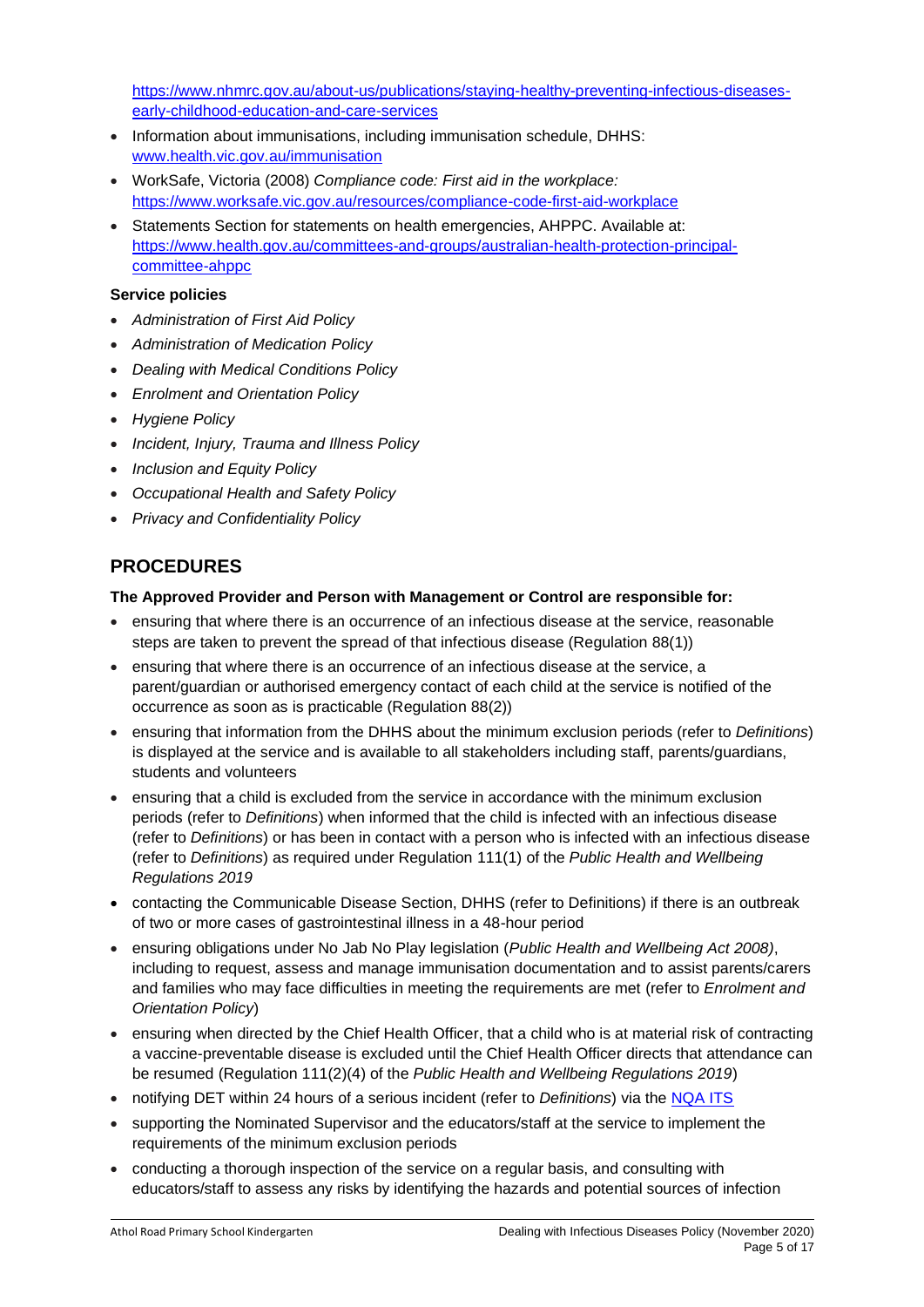- ensuring that the Nominated Supervisor, staff and everyone at the service adheres to the *Hygiene Policy* and the procedures for infection control relating to blood-borne viruses (refer to Attachment 4)
- ensuring that appropriate and current information and resources are provided to all staff and parents/guardians regarding the identification and management of infectious diseases, blood-borne viruses and infestations
- keeping informed about current legislation, information, research and best practice
- ensuring that any changes to the exclusion table or immunisation laws are communicated to all staff and parents/guardians in a timely manner
- complying with the advice of the Australian Health Protection Principal Committee (AHPPC), Victorian Chief Health Officer and DHHS in an epidemic or pandemic event (refer to Attachment 5).

### **The Nominated Supervisor and Person in Day-to-Day Charge are responsible for:**

- ensuring that where there is an occurrence of an infectious disease at the service, reasonable steps are taken to prevent the spread of that infectious disease (Regulation 88(1))
- ensuring that where there is an occurrence of an infectious disease at the service, a parent/guardian or authorised emergency contact of each child at the service is notified of the occurrence as soon as is practicable (Regulation 88(2))
- ensuring that information from the DHHS about the minimum exclusion periods (refer to *Definitions*) is displayed at the service and is available to all stakeholders including staff, parents/guardians, students and volunteers
- ensuring that a child is excluded from the service in accordance with the minimum exclusion periods (refer to *Definitions*) when informed that the child is infected with an infectious disease (refer to *Definitions*) or has been in contact with a person who is infected with an infectious disease (refer to *Definitions*) as required under Regulation 111(1) of the *Public Health and Wellbeing Regulations 2019*
- contacting the Communicable Disease Section (refer to Definitions) if there is an outbreak of two or more cases of gastrointestinal illness in a 48-hour period
- ensuring that a minimum of one educator with current approved first aid qualifications is in attendance and immediately available at all times the service is in operation (refer to *Administration of First Aid Policy*).

As a demonstration of duty of care and best practice, ELAA recommends that **all educators** have current approved first aid qualifications and anaphylaxis management training and asthma management training

- establishing good hygiene and infection control procedures, and ensuring that they are adhered to by everyone at the service (refer to *Hygiene Policy* and Attachment 4 – Procedures for infection control relating to blood-borne viruses)
- ensuring the exclusion requirements for infectious diseases are adhered to as per the minimum exclusion periods (refer to *Definitions*), notifying the Approved Provider and parents/guardians of any outbreak of infectious disease at the service, and displaying this information in a prominent position
- contacting the advising parents/guardians on enrolment that the minimum exclusion periods will be observed in regard to the outbreak of any infectious diseases or infestations (refer to: [https://www2.health.vic.gov.au/public-health/infectious-diseases/school-exclusion/school-exclusion](https://www2.health.vic.gov.au/public-health/infectious-diseases/school-exclusion/school-exclusion-table)[table\)](https://www2.health.vic.gov.au/public-health/infectious-diseases/school-exclusion/school-exclusion-table).
- advising the parents/guardians of a child who is not fully immunised on enrolment and/or is undertaking the 16 weeks grace period, that they will be required to keep their child at home when an infectious disease is diagnosed at the service, and until there are no more occurrences of that disease and the exclusion period has ceased
- ensuring that parents/guardians understand that they must inform the Approved Provider or Nominated Supervisor as soon as practicable if the child is infected with an infectious disease or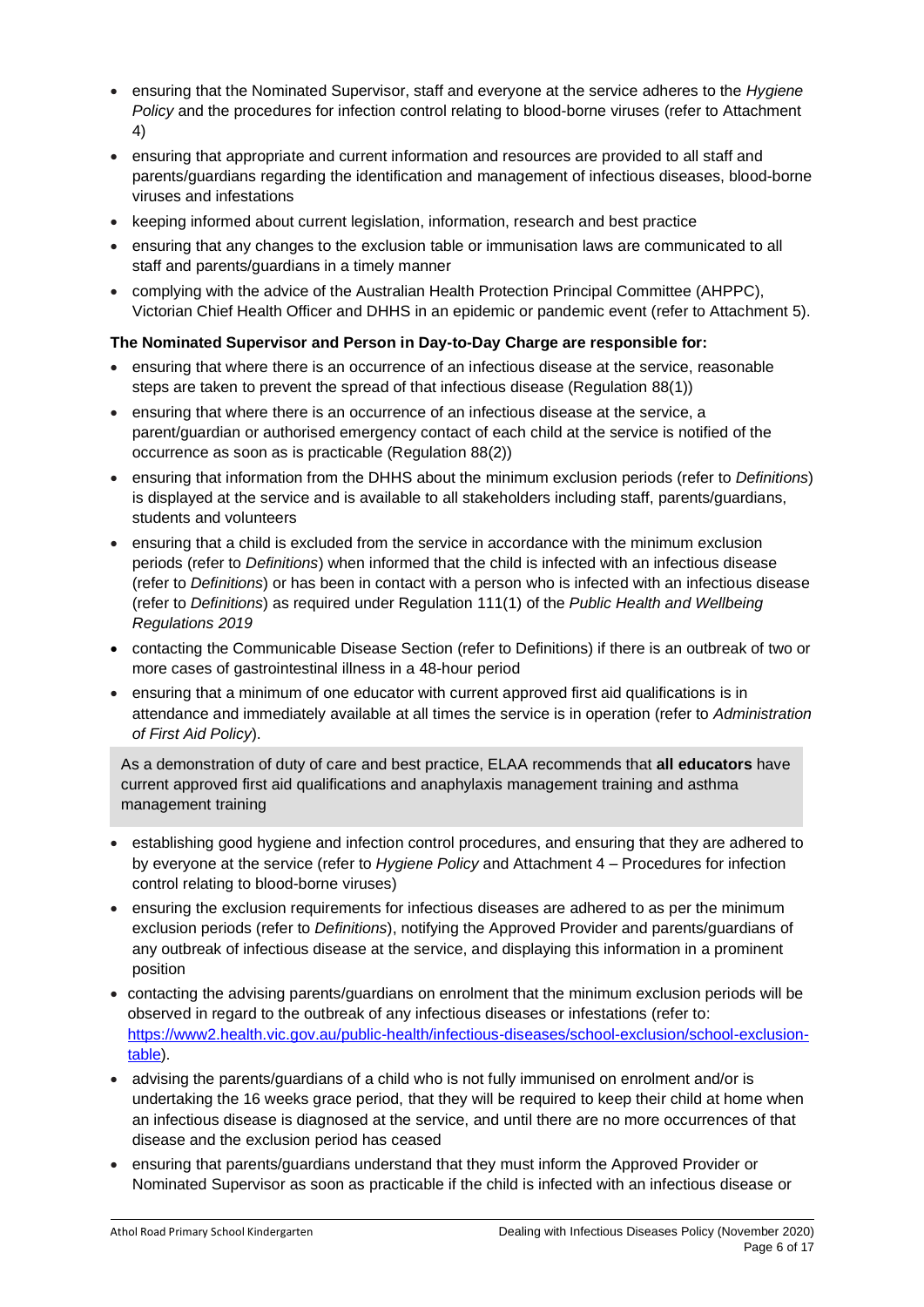infestation, or has been in contact with a person infected with a condition for which the exclusion of contacts is specified (Regulation 110, *Public Health and Wellbeing Regulations 2019*)

- providing information and resources to parents/guardians to assist in the identification and management of infectious diseases and infestations
- ensuring all families have completed a *Consent form to conduct head lice inspections* (Attachment 1) on enrolment
- conducting head lice inspections whenever an infestation is suspected, which involves visually checking children's hair and notifying the Approved Provider and parents/guardians of the child if an infestation of head lice is suspected
- providing a *Head lice action form* (Attachment 2) to the parents/guardians of a child suspected of having head lice
- providing a head lice notification letter (Attachment 3) to all parents/guardians when an infestation of head lice has been detected at the service
- maintaining confidentiality at all times (refer to *Privacy and Confidentiality Policy*)
- complying with the advice of the Australian Health Protection Principal Committee (AHPPC), Victorian Chief Health Officer and DHHS in an epidemic or pandemic event (refer to Attachment 5).

#### **All educators are responsible for:**

- encouraging parents/guardians to notify the service if their child has an infectious disease or infestation
- observing signs and symptoms of children who may appear unwell, and informing the Nominated **Supervisor**
- providing access to information and resources for parents/guardians to assist in the identification and management of infectious diseases and infestations
- monitoring that all parents/guardians have completed a *Consent form to conduct head lice inspections* (Attachment 1) on enrolment
- monitoring any symptoms in children that may indicate the presence of an infectious disease and taking appropriate measures to minimise cross-infection
- complying with the *Hygiene Policy* of the service and the procedures for infection control relating to blood-borne viruses (refer to Attachment 4)
- maintaining confidentiality at all times (refer to *Privacy and Confidentiality Policy*)
- complying with the advice of the Australian Health Protection Principal Committee (AHPPC), Chief Health Officer and DHHS in an epidemic or pandemic event (refer to Attachment 5).

#### **Parents/guardians are responsible for:**

- keeping their child/ren at home if they are unwell or have an excludable infectious disease (refer to *Definitions*)
- informing the Approved Provider, Nominated Supervisor or Persons in Day-to-Day Charge as soon as practicable if their child has an infectious disease (refer to *Definitions)* or has been in contact with a person who has an infectious disease (Regulation110 of the *Public Health and Wellbeing Regulations 2019*)
- complying with the minimum exclusion periods (refer to *Definitions*) or as directed by the Approved Provider or Nominated Supervisor after the Chief Health Officer directed them to exclude a child enrolled who the Chief Health Officer has determined to be at material risk of contracting a vaccinepreventable disease (Regulation 111(2) of the *Public Health and Wellbeing Regulations 2019)*
- regularly checking their child's hair for head lice or lice eggs, regularly inspecting all household members, and treating any infestations as necessary
- notifying the service if head lice or lice eggs have been found in their child's hair and when treatment was commenced
- complying with the *Hygiene Policy* and the procedures for infection control relating to blood-borne viruses (refer to Attachment 4) when in attendance at the service.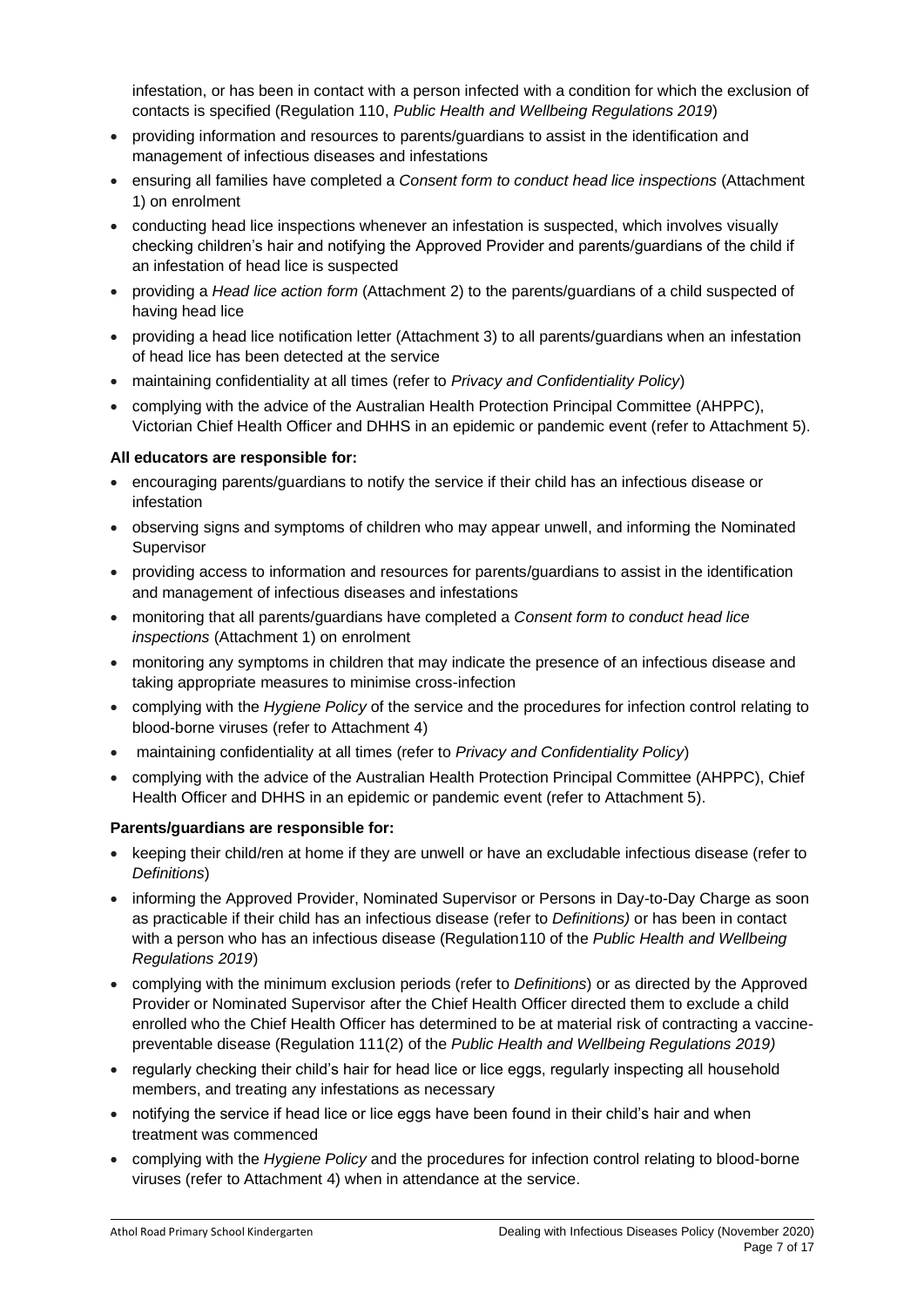**Volunteers and students, while at the service, are responsible for following this policy and its procedures.**

## **EVALUATION**

In order to assess whether the values and purposes of the policy have been achieved, the Approved Provider will:

- regularly seek feedback from educators, staff, parents/guardians, children, management and all affected by the policy regarding its effectiveness
- monitor the implementation, compliance, complaints and incidents in relation to this policy
- ensure that all information related to infectious diseases on display and supplied to parents/guardians is current
- keep the policy up to date with current legislation, research, policy and best practice
- revise the policy and procedures as part of the service's policy review cycle, or as required
- notify parents/guardians at least 14 days before making any change to this policy or its procedures, unless a lesser period is necessary because of a risk.

## **ATTACHMENTS**

- Attachment 1: Consent form to conduct head lice inspections
- Attachment 2: Head lice action form
- Attachment 3: Head lice notification letter
- Attachment 4: Procedures for infection control relating to blood-borne viruses
- Attachment 5: Actions for early childhood and care services in an epidemic or pandemic event

## **AUTHORISATION**

This policy was adopted by the Approved Provider of Athol Road Primary School Kindergarten on March 17<sup>th</sup> 2022.

### **REVIEW DATE:** 17/03/2023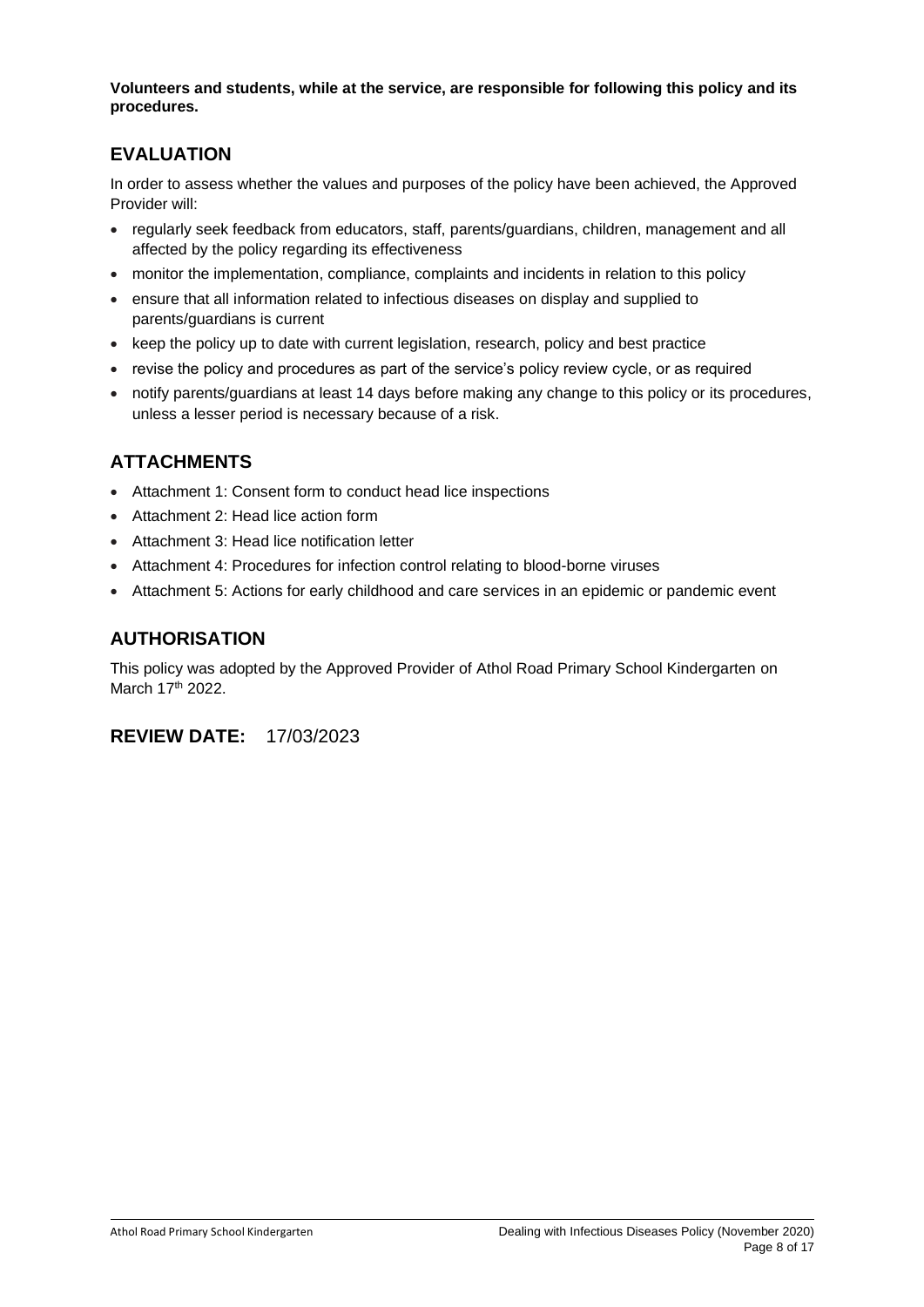## **ATTACHMENT 1** THE STRIP SERVICE SERVICE SERVICE SERVICE INTERFERING THE STRIP SERVICE IN THE STRIP SERVICE SERVICE SERVICE SERVICE SERVICE SERVICE SERVICE SERVICE SERVICE SERVICE SERVICE SERVICE SERVICE SERVICE SERVICE SE **Consent form to conduct head lice inspections**

Dear parents/guardians,

Athol Road Primary School Kindergarten is aware that head lice infestation can be a sensitive issue, and is committed to maintaining children's confidentiality and avoiding stigmatisation at all times. However, management of head lice infestation is most effective when all children and their families actively support our policy and participate in our screening program.

All inspections will be conducted in a culturally-appropriate and sensitive manner, and information about why the inspections are conducted and the benefits of preventing infestations will be explained to children prior to conducting the inspections.

Only the Nominated Supervisor or an external person approved by the service, such as a nurse employed by the local council, will be permitted to carry out inspections on children at the service. Where there is concern about a potential infection, a child's hair will be inspected for the presence of head lice or lice eggs.

Where live head lice are found, Athol Road Primary School Kindergarten will notify the parents/guardians and will provide them with relevant information about the treatment of head lice. Other families will be provided with a notice to inform them that head lice have been detected in the group and to encourage them to be vigilant and carry out regular inspections of their own child.

Please note that while head lice do not spread disease, they are included in the *Minimum Period of Exclusion from Primary Schools and Children's Services for Infectious Diseases Cases and Contacts* published by the Department of Health and Human Services (DHHS) which defines the minimum period of exclusion from a children's service for children with infectious diseases. According to this table, where a child has head lice, that child must be excluded until the day after appropriate treatment has commenced.

| Child<br>name. |  | 20011 |
|----------------|--|-------|
|----------------|--|-------|

-------------------------------------------------------------------------------------------------------------------------------------------

I hereby give my consent for Athol Road Primary School Kindergarten, or a person approved by Athol Road Primary School Kindergarten, to inspect my child's head when an infestation of head lice is suspected in the service.

Full name of parent/guardian: \_\_\_\_\_\_\_\_\_\_\_\_\_\_\_\_\_\_\_\_\_\_\_\_\_\_\_\_\_\_\_\_\_\_\_\_\_\_\_\_\_\_\_\_\_\_\_\_\_\_\_\_\_\_\_\_\_

Signature of parent/guardian: <br>
Date:

I do not give consent for my child's head to be inspected. I request that staff contact me when an infestation of head lice is suspected at the service, and I agree to come to the service to complete the inspection myself.

| Full name of parent/guardian: |       |
|-------------------------------|-------|
| Signature of parent/guardian: | Date: |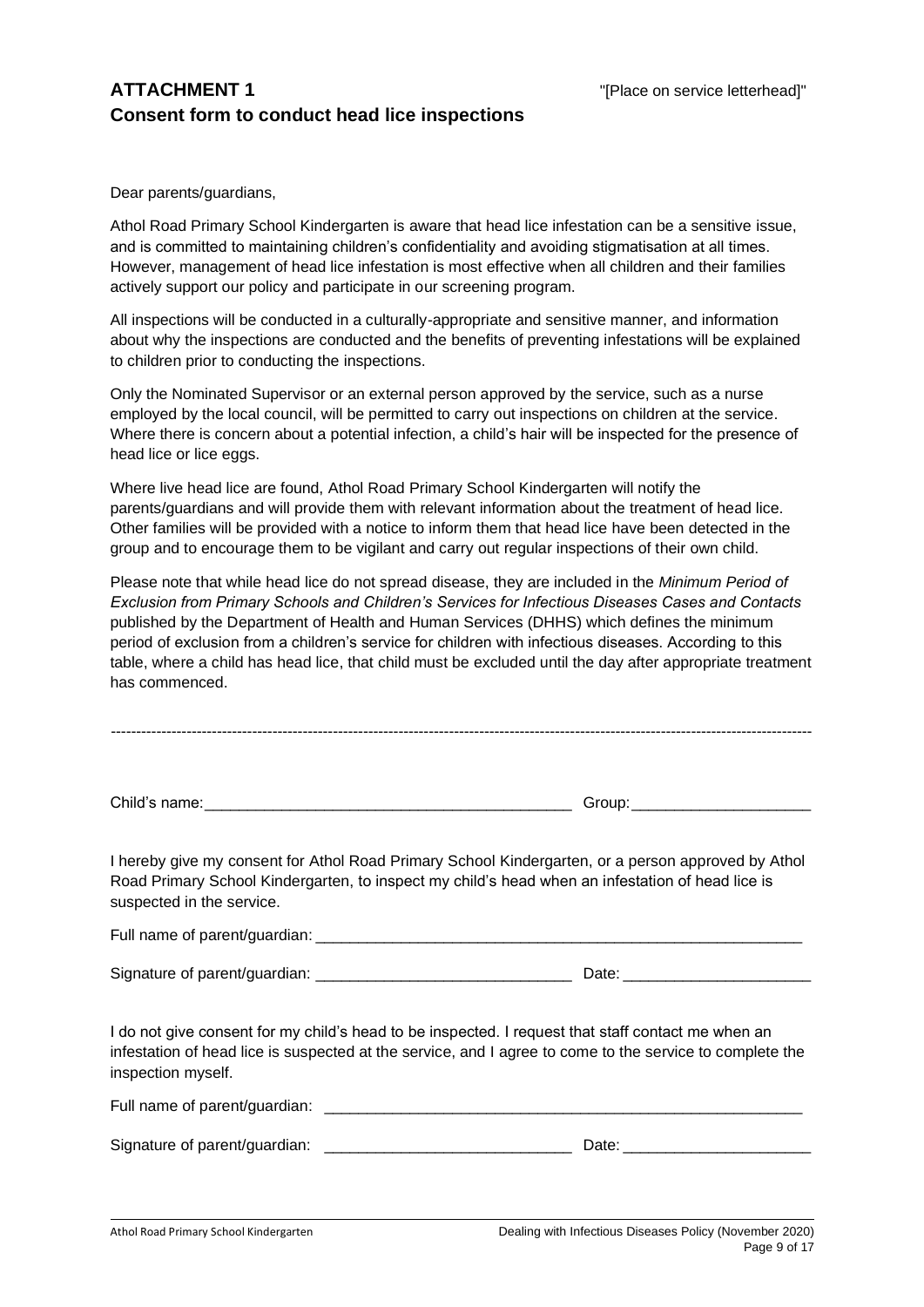Dear parents/guardians,

We have detected head lice or lice eggs on your child and it is very important for you to treat your child as soon as possible, using safe treatment practices. Please read the attached pamphlet *Treating and controlling head lice* from the Department of Health and Human Services (DHHS). This contains guidelines regarding detecting and treating head lice and lice eggs.

Please note that while head lice do not spread disease, they are included in the *Minimum Period of Exclusion from Primary Schools and Children's Services for Infectious Diseases Cases and Contacts* published by the DHHS which defines the minimum period of exclusion from a children's service for children with infectious diseases. According to this table, where a child has head lice, that child must be excluded until the day after appropriate treatment has commenced.

Please keep your child at home until appropriate treatment has commenced and use the form provided below to notify Athol Road Primary School Kindergarten, when your child returns to the service, of the action taken by you to treat the head lice/eggs.

| Head lice treatment - action taken                                                            |       |  |  |
|-----------------------------------------------------------------------------------------------|-------|--|--|
| Parent/guardian response form                                                                 |       |  |  |
| To Athol Road Primary School Kindergarten                                                     |       |  |  |
| <b>CONFIDENTIAL</b>                                                                           |       |  |  |
|                                                                                               |       |  |  |
| I understand that my child must not attend the service with untreated head lice or lice eggs. |       |  |  |
| I have used the following recommended treatment for head lice or lice eggs for my child:      |       |  |  |
| [write name of treatment used]".                                                              |       |  |  |
|                                                                                               |       |  |  |
| Signature of parent/guardian:                                                                 | Date: |  |  |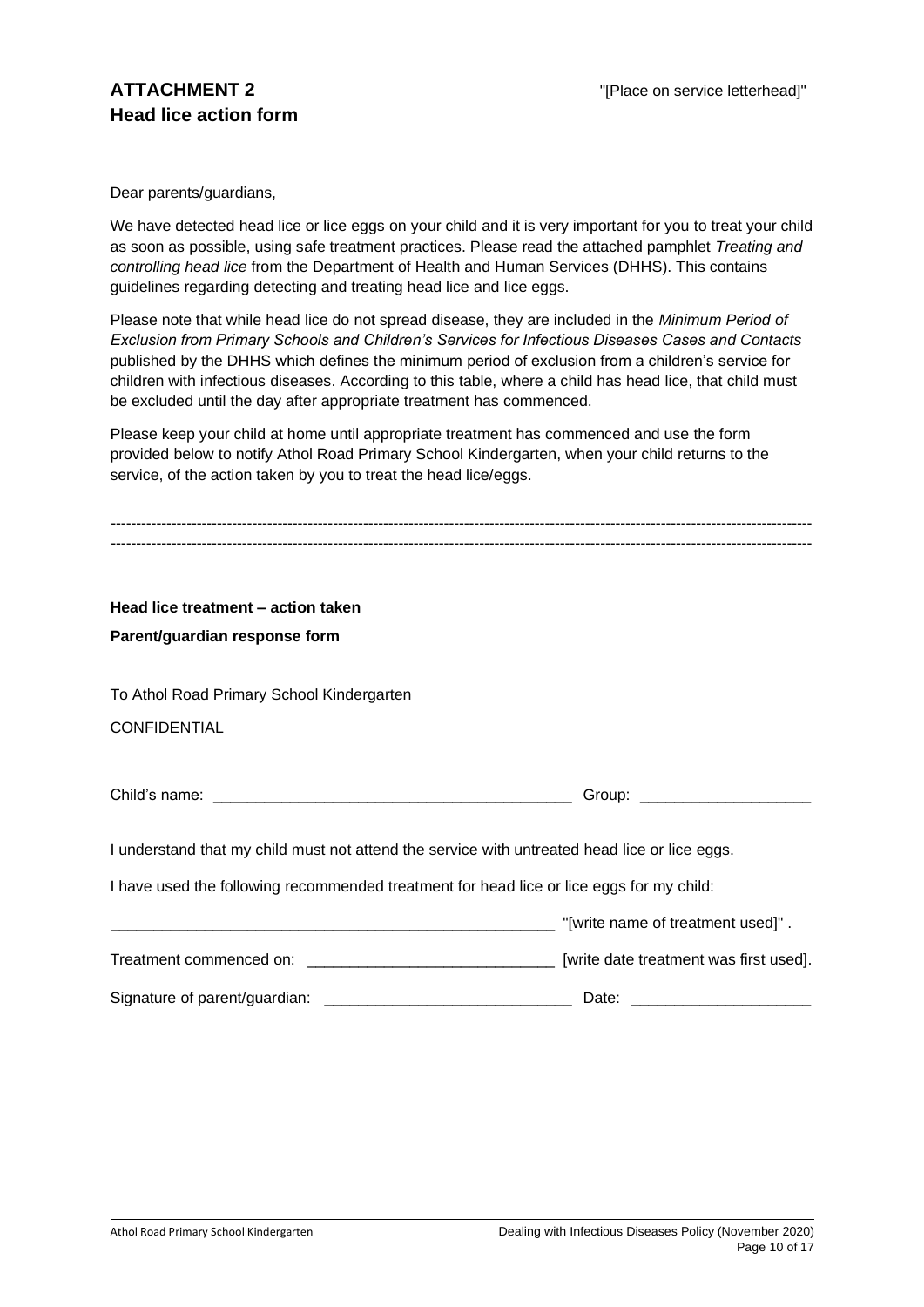Dear parents/guardians,

It has come to our attention that head lice or lice eggs have been detected in your child's group at Athol Road Primary School Kindergarten and we seek your co-operation in checking your child's hair regularly throughout this week, [Date] .

Head lice are common in children and are transmitted by having head-to-head contact with someone who has head lice, but they do not transmit infectious diseases.

#### **What can you do?**

We seek your co-operation in checking your child's hair and, in instances where head lice or lice eggs are found, treating your child's hair.

We also ask that you ensure your child does not attend the service until the day after appropriate treatment has occurred in line with the Department of Health and Human Services (DHHS) minimum period of exclusion required for head lice.

#### **How do I treat my child for head lice?**

Please read the attached pamphlet *Treating and controlling head lice* from the DHHS. This contains guidelines regarding detecting and treating head lice and lice eggs. Additional information is also available by contacting the service.

#### **Who do I contact if my child has head lice?**

If head lice or lice eggs are found in your child's hair, you must inform:

- the service, and use the attached form to advise when treatment has commenced
- parents/guardians and carers of your child's friends so that they can also check these children for head lice or lice eggs and commence treatment if necessary.

#### **When can my child return to the service?**

DHHS regulations require that where a child has head lice, that child must be excluded until the day after appropriate treatment has commenced.

Athol Road Primary School Kindergarten is aware that head lice can be a sensitive issue and is committed to maintaining your confidentiality.

Kind regards,

"[Signature of Nominated Supervisor]"

"[Name of Nominated Supervisor]"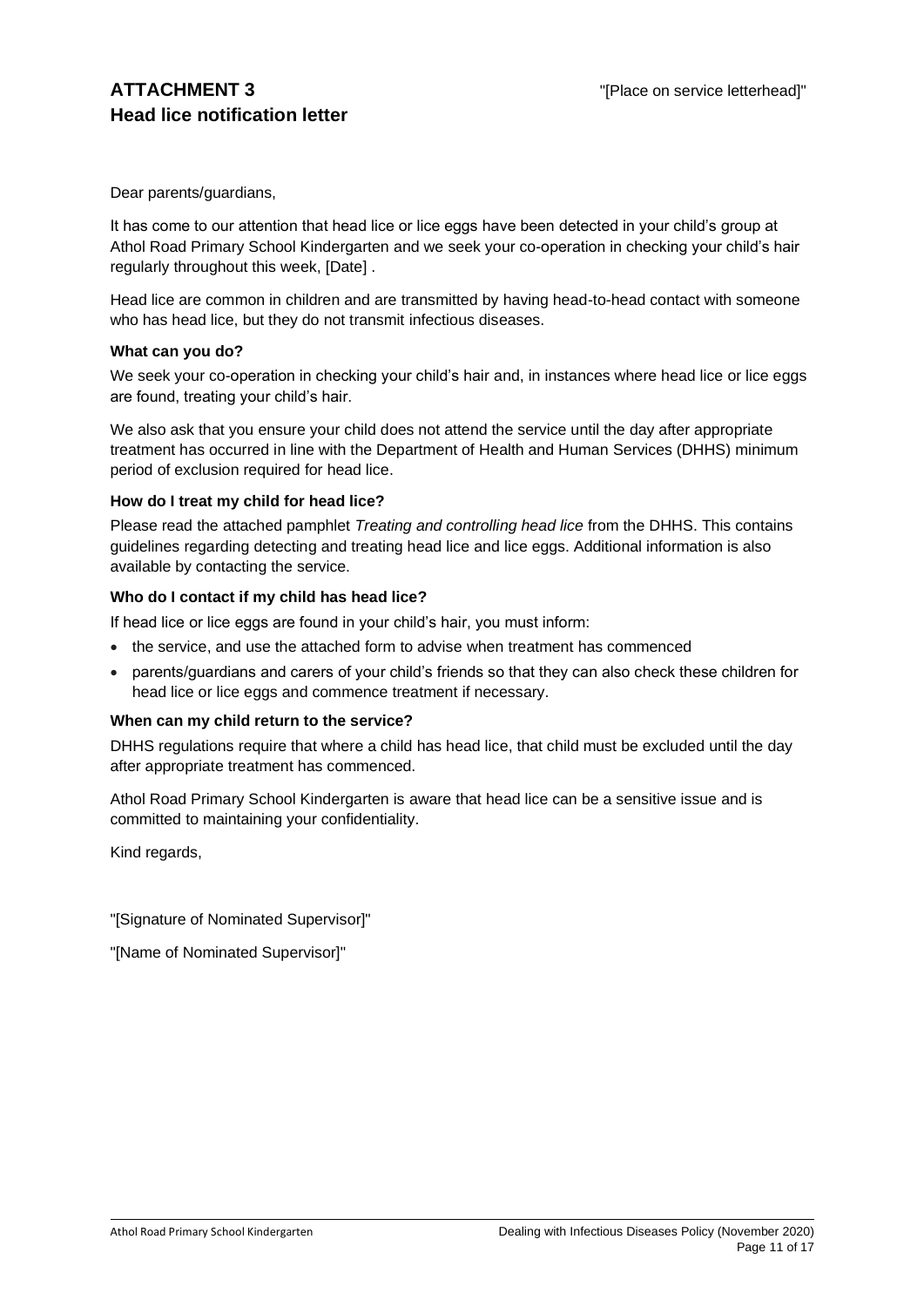# **ATTACHMENT 4 Procedures for infection control relating to blood-borne viruses**

This procedure is based on information available from the Department of Education and Training (DET), the Victorian Government's Better Health Channel and the National Health and Medical Research Council.

#### **Important note on blood spills**

A person responding to an incident involving blood at the service must first cover any cuts, sores or abrasions on their own hands and arms with waterproof dressings.

## **Equipment and procedures for responding to incidents that present blood-borne virus hazards**

### **CLEANING AND REMOVAL OF BLOOD SPILLS**

#### **Equipment (label clearly and keep in an easily accessible location)**

- Disposable gloves
- Disposable plastic bags/zip lock bags/bio hazard container (if available)
- Detergent/bleach
- Disposable towels
- Access to warm water

#### **Procedure**

- 1. Put on disposable gloves.
- 2. Cover the spill with paper towels.
- 3. Carefully remove the paper towel and contents.
- 4. Place the paper towels in an appropriate disposable plastic bag/zip lock bag/bio hazard container.
- 5. Clean the area with warm water and detergent/bleach, then rinse and dry.
- 6. Remove and place gloves in an appropriate disposable plastic bag/zip lock bag/bio hazard container, seal and place it in a rubbish bin inaccessible to children.
- 7. Wash hands in warm, soapy water and dry (follow the *Handwashing guidelines* in the *Hygiene Policy*).

### **SAFE DISPOSAL OF DISCARDED NEEDLES AND SYRINGES**

#### **Equipment (label clearly and keep in an easily accessible location)**

- Disposable gloves
- Long-handled tongs
- Disposable plastic bags
- 'Sharps' syringe disposal container, or rigid-walled, screw-top, puncture-resistant container available for free from local council, who may also provide free training to staff on the collection of sharps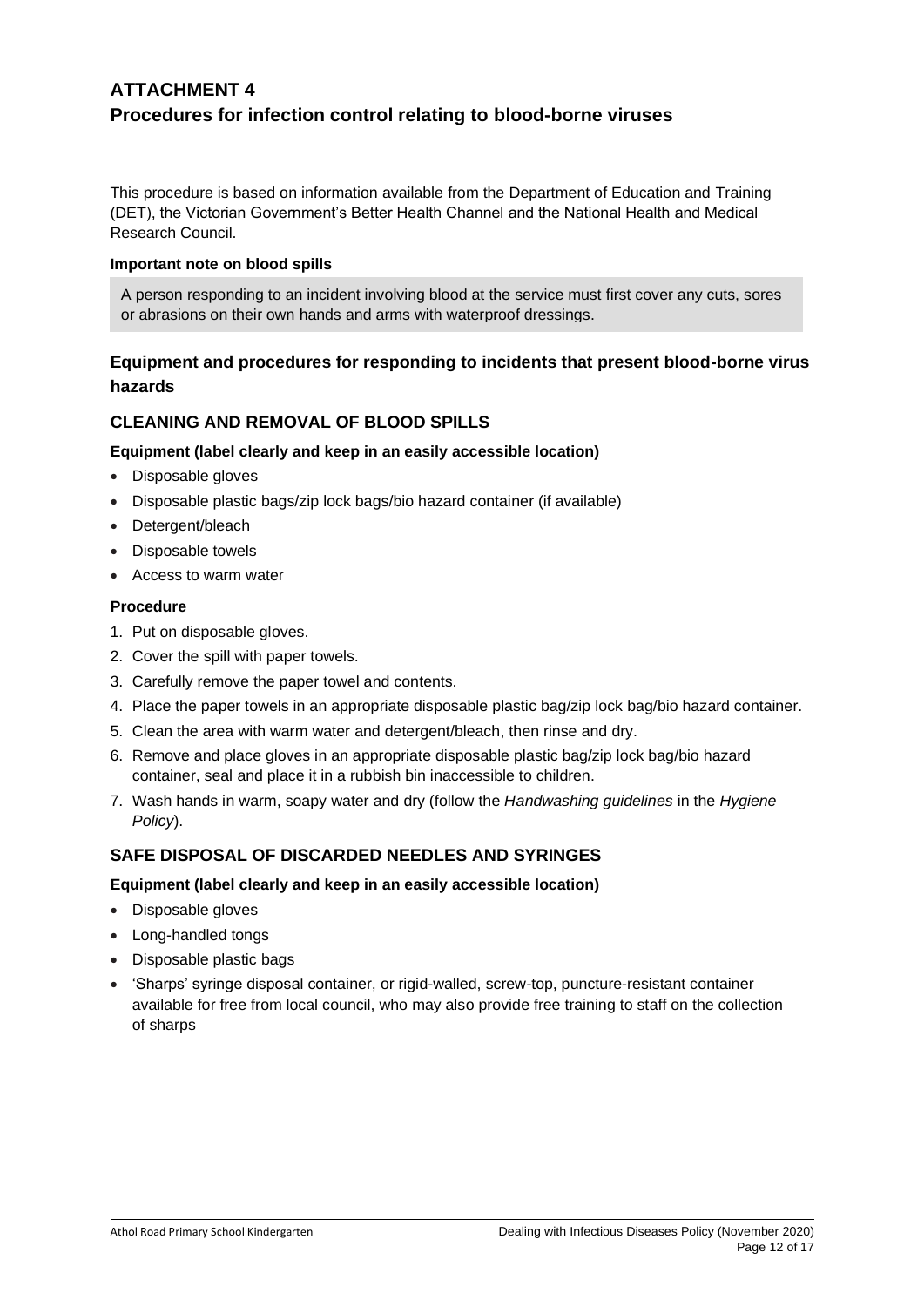#### **Procedure**

- 1. Put on disposable gloves.
- 2. Do **not** try to re-cap the needle or to break the needle from the syringe.
- 3. Place the 'sharps' syringe disposal container on the ground next to the needle/syringe and open the lid.
- 4. Using tongs, pick the syringe up from the middle, keeping the sharp end away from you at all times.
- 5. Place the syringe, needle point down, in the 'sharps' syringe disposal container and close the lid securely on the container.
- 6. Repeat steps 3 to 5 to pick up all syringes and/or unattached needles.
- 7. Remove and place gloves in a disposable plastic bag, seal and place it in a rubbish bin inaccessible to children.
- 8. Clean the area with warm water and detergent/bleach, then rinse and dry.
- 9. Wash hands in warm, soapy water and dry (follow the *Handwashing guidelines* in the *Hygiene Policy*).

Under no circumstances should children, work-experience students or volunteers be asked or encouraged to pick up needles/syringes.

If the needle/syringe is not accessible and cannot be collected, mark and supervise the area so that others are not at risk, and contact the Syringe Disposal Helpline on 1800 552 355.

Advice on the handling and disposal of needles/syringes can be accessed from:

- the Syringe Disposal Helpline on 1800 552 355 (24 hours a day, 7 days a week) for the location of the nearest needle exchange outlet or public disposal bin
- the environmental officer (health surveyor) at your local municipal/council offices
- local general practitioners
- local hospitals.

Note: 'Sharps' syringe disposal containers and/or needles/syringes must not be put in normal waste disposal bins.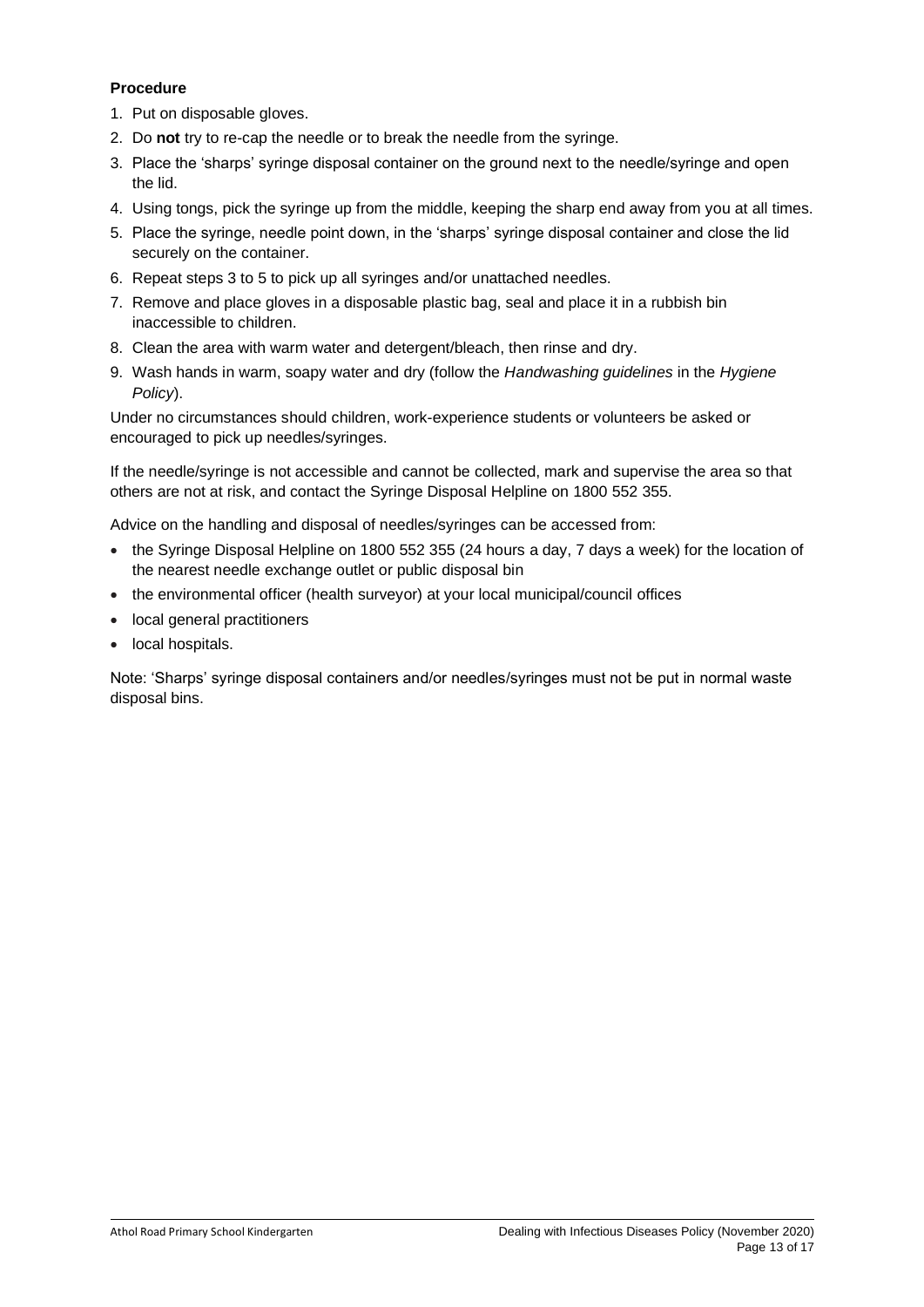## **ATTACHMENT 5 ACTIONS FOR EARLY CHILDHOOD AND CARE SERVICES IN AN EPIDEMIC OR PANDEMIC EVENT**

Early childhood education and care services should consider a variety of strategies to support physical distancing and good hygiene practices to reduce the risk of infection transmission within the practical limitations of an early learning environment.

The following actions are to be considered, adapted and implemented as necessary according to the education setting and the individual needs of the staff, children and the wider service community.

- Display educational materials, which can be downloaded and printed from the [Department of Health](http://www.dhhs.vic.gov.au/coronavirus)  [and Human Services \(DHHS\) website](http://www.dhhs.vic.gov.au/coronavirus)
- Comply with National Health and Medical Research Council (NHMRC) guidance [Staying healthy:](https://www.nhmrc.gov.au/about-us/publications/staying-healthy-preventing-infectious-diseases-early-childhood-education-and-care-services)  [Preventing infectious diseases in early childhood education and care services](https://www.nhmrc.gov.au/about-us/publications/staying-healthy-preventing-infectious-diseases-early-childhood-education-and-care-services)
- Alert your approved provider about any child or staff absenteeism due to an infectious outbreak.
- Keep parents and staff informed of the actions you are taking.

# **ACTIONS**

Perhaps the most important action early childhood services can take to reduce the risk of infection transmission is to ensure that any unwell staff and children remain at home.

Staff or children most at risk of severe illness should individually assess appropriateness for on-site attendance at this time, with support from their medical practitioner.

It is important that visitors to early childhood services are limited to those delivering or supporting essential services and operations during a pandemic situation.

- All unwell staff and children must stay home.
- Parents/carers of children with complex medical needs (including those with compromised immune systems), should seek advice from the child's medical practitioner to support decision-making about whether on-site education and care is suitable, noting that this advice may change depending on the status of the pandemic in Victoria.
- Additional staff, including parent volunteers, should be discouraged from attending the service at this time. Ensure vigilance is maintained through the use of the visitor signing in and out record book including their contact details.
- Parent information sessions and interviews should meet physical distancing requirements of 1.5 metres between adults, or else be replaced with virtual alternatives.

## **HYGIENE**

Everyone can protect themselves and prevent the spread of infection by continuing effective hand hygiene.

- All staff and children should undertake regular hand hygiene, particularly on arrival to the service, before and after eating, after blowing their nose, coughing, sneezing or using the toilet. You are a good role model for the children and their parents/carers, so actively talk about why everyone needs to wash their hands and the importance of everyone doing this.
- Make sure liquid soap and running water, or alcohol-based hand sanitiser, is available at the entrance of the facility and throughout.
- Tissues should be readily accessible with bins provided in each room and in outdoor areas for easy disposal.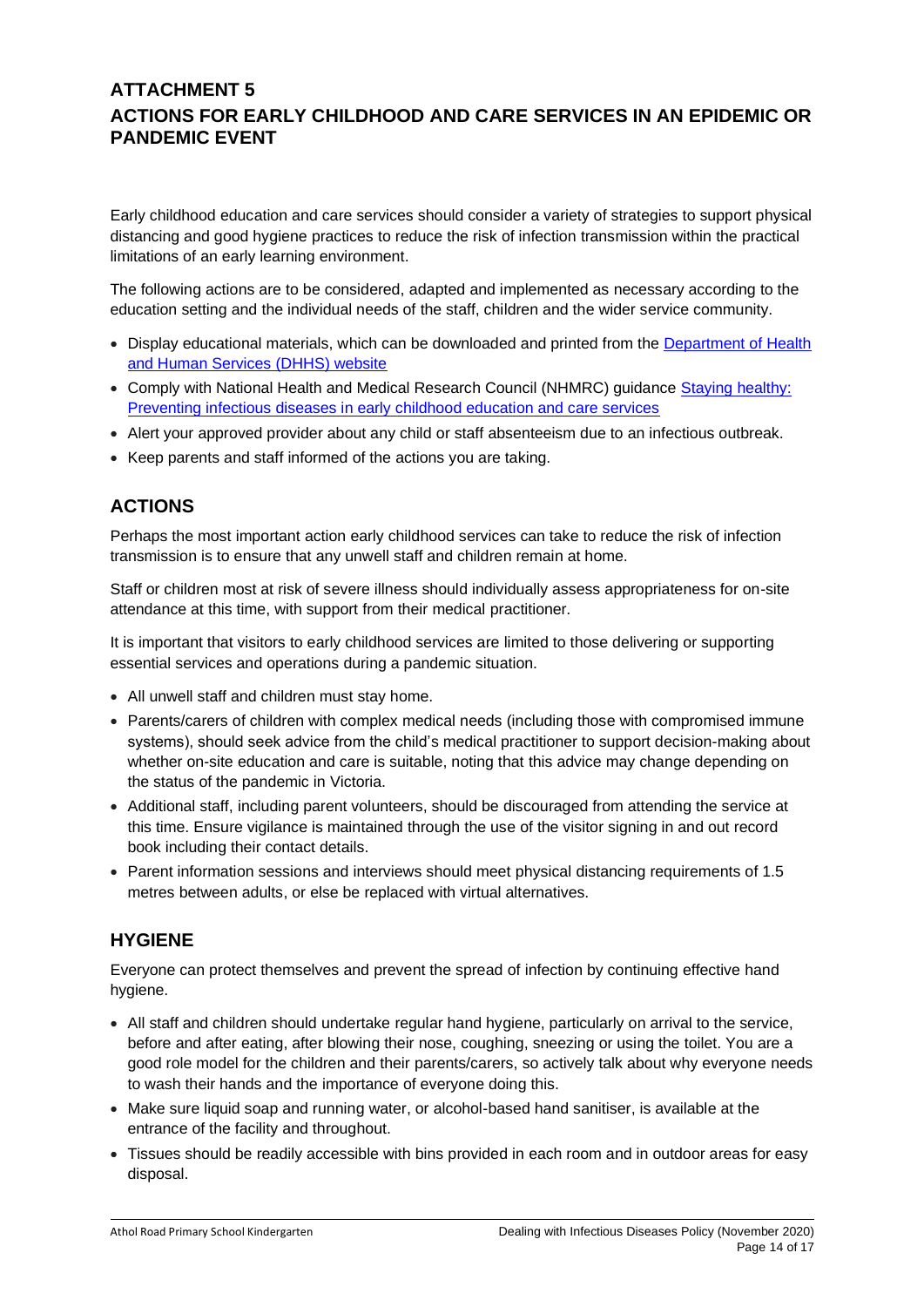- It is recommended that children do not drink directly from drinking fountains at this time. Children should bring their own water bottle for use (and refilling) at the service.
- Ensure the highest hygiene practices amongst food handlers as per NHMRC guidance Staying [healthy: Preventing infectious diseases in early childhood education and care services.](https://www.nhmrc.gov.au/about-us/publications/staying-healthy-preventing-infectious-diseases-early-childhood-education-and-care-services) Sharing of food should not occur.
- Use of mobile phones by staff should be discouraged. Staff should be reminded to clean their phones regularly.

# **ARRIVAL AND DEPARTURE**

To assist in minimising the spread of infection, procedures to reduce close proximity between attendees at the service should be considered.

- Consider the arrival and departure procedures for children and, where possible, minimise opportunities for parents and carers to gather in groups, especially in foyers and in children's play areas.
- It may be possible, for example, for children to be dropped off and picked up in the service entrance or foyer,
- While staggered start and finish times occur naturally in some service types, early childhood education and care services will often have one arrival and pick up time. Consider how the arrival and pick up time could be spread out. One example may be to divide the group and allocate times, noting that it is not expected that session times are extended to accommodate additional arrival and departure procedures.
- Greeting parents and children at the front door in the morning and during pick up times will allow for one-on-one communication with families while practising physical distancing and providing opportunities to consider whether children are showing any signs of being unwell.

## **CONSIDERATIONS FOR TEACHING AND LEARNING ENVIRONMENTS**

Maintaining a physical distance of 1.5 metres will not be practical in early childhood services. Physical distancing is most important between adults.

Reducing mixing between different age or room groups is recommended as a precautionary measure to minimise risk of spread of transmission and aid containment.

- Consider small group play, staggered mealtimes and indoor/outdoor play opportunities whenever possible.
- Windows should be open during the day to promote air flow where possible.
- Consider the setup of the room and the placement of the activities and limit the number of whole group activities.
- Rather than having group times where everyone is sitting on the mat, consider using informal opportunities to engage with the children/read books/do storytelling with small groups of children at a time.
- For younger children, particularly consider the rotation of toys more often and increase the frequency of cleaning toys. Sharing of toys that have been placed in mouths should be monitored and avoided.
- Wherever possible and where you have enough staffing for adequate supervision, consider operating an indoor/outdoor program.
- A greater range of activities will encourage children and staff to spread out more broadly.
- Mixing of staff and children between rooms should be minimised where possible. It is acknowledged that staff may need to move between rooms to support breaks and, in these situations, staff should be reminded of the importance of hand hygiene.
- Where multiple staff are in a room, remind staff to maintain physical distancing from each other as much as practical.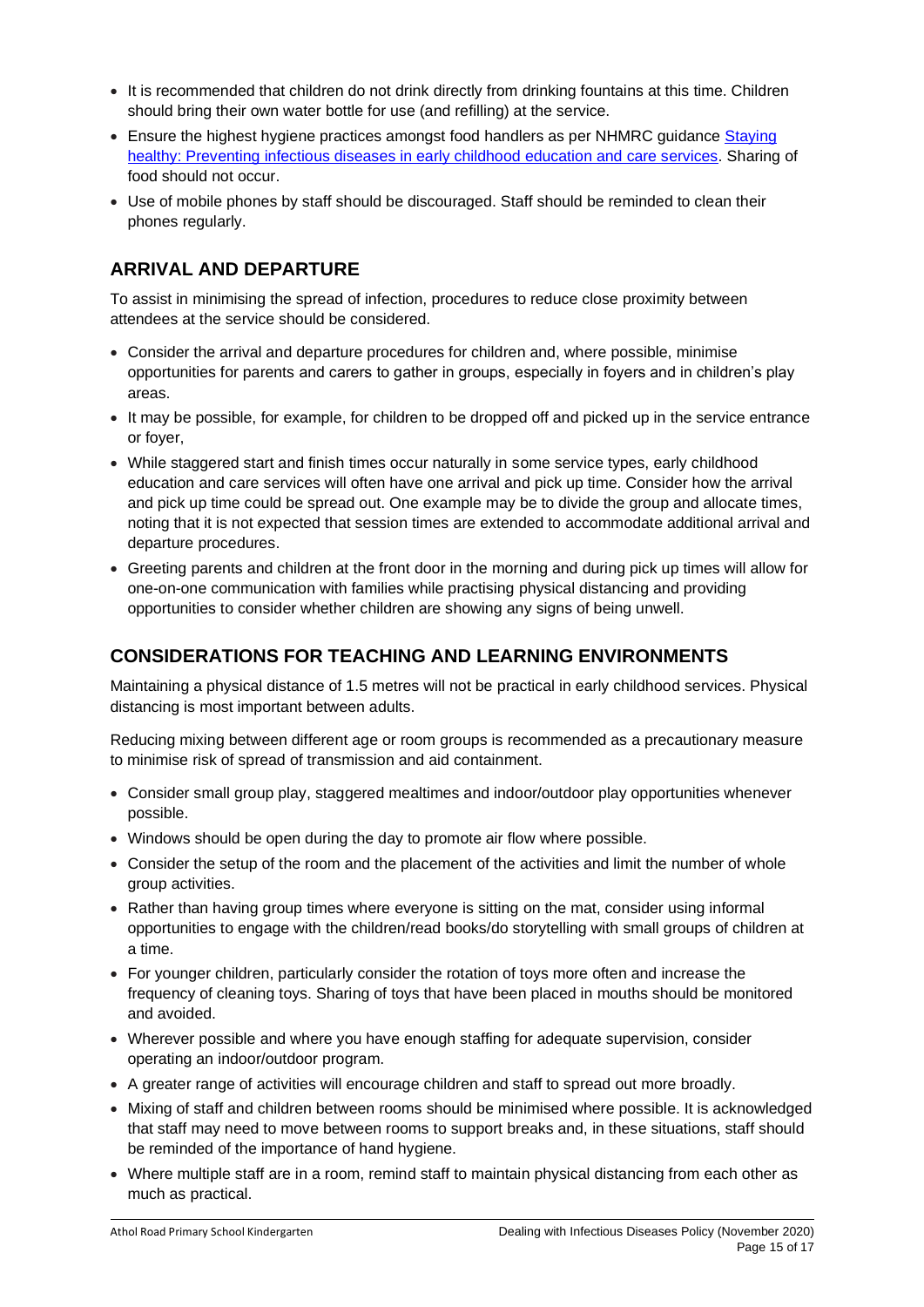# **CONSIDERATIONS FOR OFFICES AND STAFF FACILITIES**

- Close proximity between staff should be avoided, where possible, and especially in offices and staff rooms.
- Workstations should be spaced out as much as possible, and the number of staff in offices limited. Where possible, staff should use separate offices.
- Remind staff to maintain physical distancing from each other as much as possible in the reception, staff room and offices.

# **CLEANING AND FACILITIES MANAGEMENT**

- Environmental cleaning, coupled with regular hand hygiene, remains important to reduce the risk of infection transmission.
- Services should maintain full adherence to the NHMRC childcare cleaning guidelines, in addition:
	- − clean and disinfect high-touch surfaces at least daily (e.g. play gyms, tables, hard-backed chairs, doorknobs, light switches, phones, remotes, handles, desks, toilets, sinks, kitchenware).
	- − wash and launder play items and toys including washable plush toys, as appropriate, in accordance with the manufacturer's instructions. If possible, launder items using the warmest appropriate water setting for the items and dry items completely.
	- − note, disinfecting and cleaning of toys and equipment is not required after every use.
- Hand hygiene before and after use of shared equipment is recommended. (For example, prior to a new activity).
- Excursions should not be undertaken other than to local parks.

# **PROVISION OF ROUTINE CARE AND FIRST AID**

Physical distancing is not practical when providing direct care. In this situation, standard precautions, including hand hygiene, are important for infection control.

- Standard precautions are advised when coming in to contact with someone for the purpose of providing routine care, assistance or first aid. Also see NHMRC guidance [Staying healthy:](https://www.nhmrc.gov.au/about-us/publications/staying-healthy-preventing-infectious-diseases-early-childhood-education-and-care-services)  [Preventing infectious diseases in early childhood education and care services.](https://www.nhmrc.gov.au/about-us/publications/staying-healthy-preventing-infectious-diseases-early-childhood-education-and-care-services)
- Always wash hands with soap and water or use a hand sanitiser before and after performing routine care or first aid.
- Additional Personal Protective Equipment (PPE), for example face masks, is not required to provide routine care or first aid for children who are well.

# **MANAGEMENT OF AN UNWELL CHILD OR STAFF MEMBER**

It is important that any staff member or child who becomes unwell while at an early childhood service returns home. Sensible steps services can take while a child awaits collection by a parent or carer as a precaution.

- Staff or children should be isolated in an appropriate space with suitable supervision and collected by a parent/carer as soon as possible.
- Where staff or children are experiencing compatible symptoms important actions to take include hand hygiene, physical distance and where possible putting on a face mask.
- Face masks should not be used in situations where an individual is unable to safely or practically tolerate a mask (e.g. a child with complex medical needs, including existing respiratory needs, and younger children).
- Urgent medical attention should be sought where indicated.
- Health care plans, where relevant, should be updated to provide additional advice on monitoring and identification of the unwell child in the context of an epidemic or pandemic.